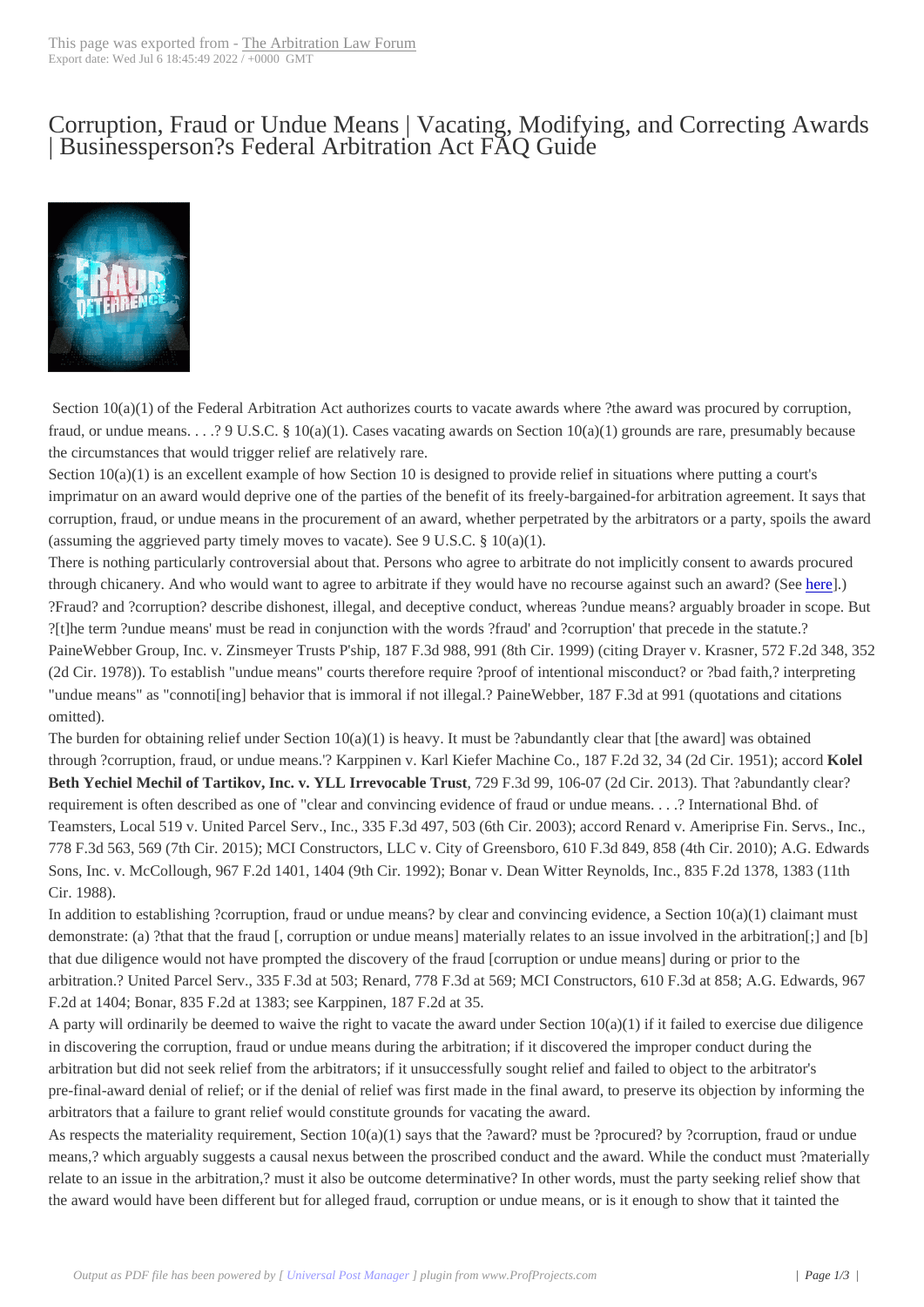proceedings simply because it [related materially to an issue](https://loreelawfirm.com/blog/?p=15313) at stake?

The circuits are split on this point. Some courts require the challenger to show that the corruption, fraud or undue means ?caused the award to be given.? See PaineWebber, 187 F.3d at 994 (?there must be some causal relation between the undue means and the arbitration award?); A.G. Edwards & Sons, Inc., 967 F.2d at 1403 (?the statute requires a showing that the undue means caused the award to be given?). Others say that the challenger is required to show a ?nexus? between the conduct and the award?that is, materiality?but need not ?establish that the result of the proceedings would have been different had the fraud[, corruption, or undue means] not occurred.? See, e.g., Odeon Capital Grp. LLC v. Ackerman, 864 F.3d 191, 196 (2d Cir. 2017) (citing cases); Bonar, 835 F.2d at 1383.

Section  $10(a)(1)$  is probably the least commonly invoked ground for vacating an arbitration award. That said, it provides an important safety valve to address rare, but extremely important cases where an award is the product of corruption, perjured testimony or other egregious, dishonest misconduct, and where the challenger was unable to address the problem adequately before the arbitrators.

The next instalment of this series shall address a more commonly invoked ground for vacatur: evident partiality. **Please note. . .**]

This guide, including prior instalments, and instalments that will follow in later posts, does not purport to be a comprehensive recitation of the rules and principles of arbitration law pertinent or potentially pertinent to the issues discussed. It is designed to give clients, prospective clients, and other readers general information that will help educate them about the legal challenges they may face in arbitration-related litigation and how engaging a skilled and experienced arbitration attorney can help them confront those challenges more effectively.

This guide is not intended to be legal advice and it should not be relied upon as such. Nor is it a ?do-it-yourself? guide for persons who represent themselves pro se, whether they are forced to do so by financial circumstances or whether they elect voluntarily to do so.

If you want or require arbitration-related legal advice, or representation by an attorney in an arbitration or in litigation about arbitration, then you should request legal advice from an experienced and skilled attorney or law firm with a solid background in arbitration law.

Contacting the Author

If you have any questions about arbitration, arbitration-law, arbitration-related litigation, this article, or any other legal-related matter, please contact the author, Philip Loree Jr., at (516) 941-6094 or at **PJL1@LoreeLawFirm.com**.

Philip J. Loree Jr. has 30 years of experience handling matters arising under the Federal Arbitration Act and in representing a wide variety of clients in arbitration, litigation, and arbitration-related litigation.